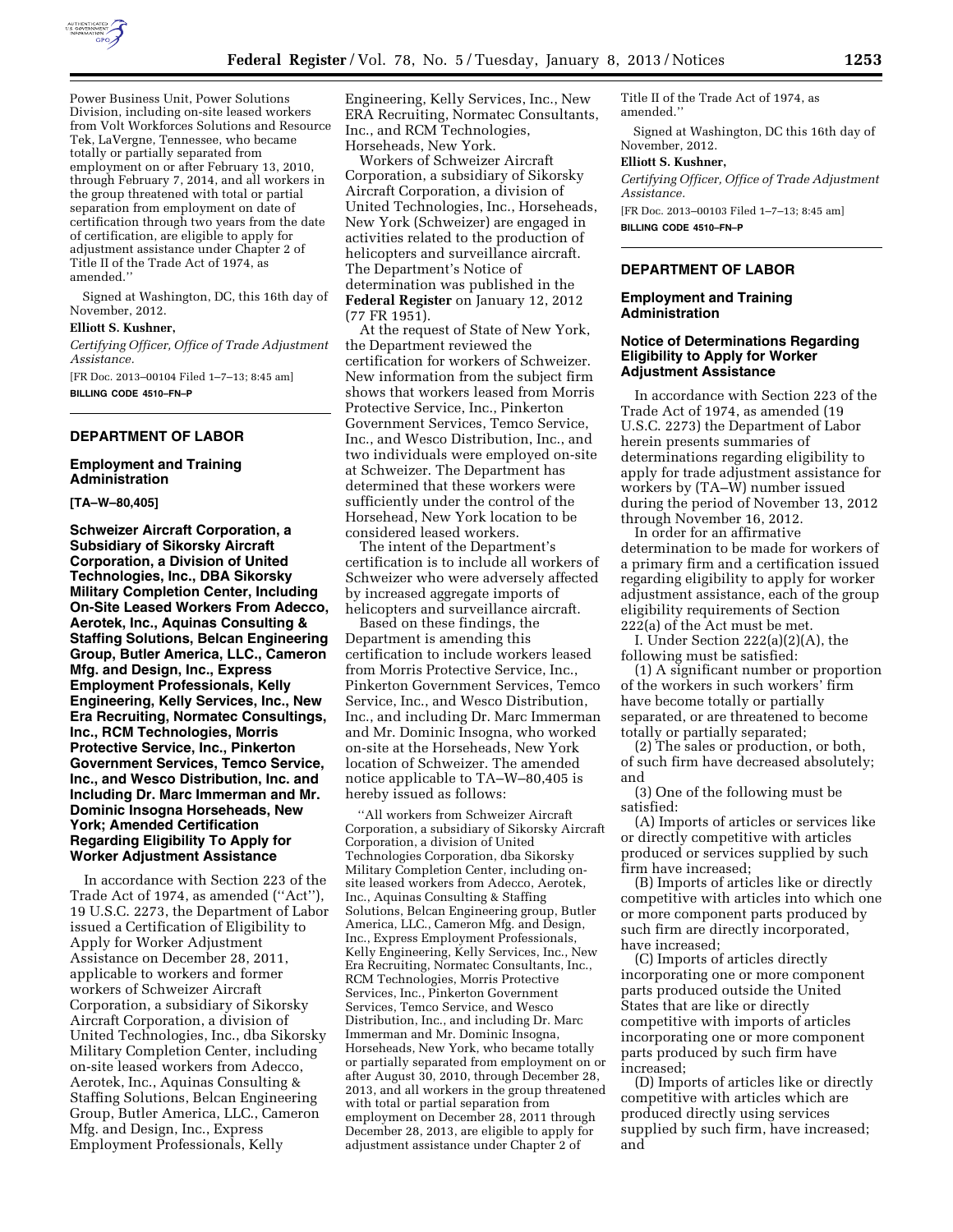(4) The increase in imports contributed importantly to such workers' separation or threat of separation and to the decline in the sales or production of such firm; or

II. Section 222(a)(2)(B) all of the following must be satisfied:

(1) A significant number or proportion of the workers in such workers' firm have become totally or partially separated, or are threatened to become totally or partially separated;

(2) One of the following must be satisfied:

(A) There has been a shift by the workers' firm to a foreign country in the production of articles or supply of services like or directly competitive with those produced/supplied by the workers' firm;

(B) There has been an acquisition from a foreign country by the workers' firm of articles/services that are like or directly competitive with those produced/supplied by the workers' firm; and

(3) The shift/acquisition contributed importantly to the workers' separation or threat of separation.

In order for an affirmative determination to be made for adversely affected workers in public agencies and a certification issued regarding eligibility to apply for worker adjustment assistance, each of the group eligibility requirements of Section 222(b) of the Act must be met.

(1) A significant number or proportion of the workers in the public agency have become totally or partially separated, or are threatened to become totally or partially separated;

(2) The public agency has acquired from a foreign country services like or directly competitive with services which are supplied by such agency; and

(3) The acquisition of services contributed importantly to such

workers' separation or threat of separation.

In order for an affirmative determination to be made for adversely affected secondary workers of a firm and a certification issued regarding eligibility to apply for worker adjustment assistance, each of the group eligibility requirements of Section 222(c) of the Act must be met.

(1) A significant number or proportion of the workers in the workers' firm have become totally or partially separated, or are threatened to become totally or partially separated;

(2) The workers' firm is a Supplier or Downstream Producer to a firm that employed a group of workers who received a certification of eligibility under Section 222(a) of the Act, and such supply or production is related to the article or service that was the basis for such certification; and

(3) Either—

(A) The workers' firm is a supplier and the component parts it supplied to the firm described in paragraph (2) accounted for at least 20 percent of the production or sales of the workers' firm; or

(B) A loss of business by the workers' firm with the firm described in paragraph (2) contributed importantly to the workers' separation or threat of separation.

In order for an affirmative determination to be made for adversely affected workers in firms identified by the International Trade Commission and a certification issued regarding eligibility to apply for worker adjustment assistance, each of the group eligibility requirements of Section 222(f) of the Act must be met.

(1) The workers' firm is publicly identified by name by the International Trade Commission as a member of a domestic industry in an investigation resulting in—

(A) An affirmative determination of serious injury or threat thereof under section 202(b)(1);

(B) An affirmative determination of market disruption or threat thereof under section 421(b)(1); or

(C) An affirmative final determination of material injury or threat thereof under section 705(b)(1)(A) or 735(b)(1)(A) of the Tariff Act of 1930 (19 U.S.C. 1671d(b)(1)(A) and 1673d(b)(1)(A));

(2) The petition is filed during the 1 year period beginning on the date on which—

(A) A summary of the report submitted to the President by the International Trade Commission under section 202(f)(1) with respect to the affirmative determination described in paragraph (1)(A) is published in the **Federal Register** under section 202(f)(3); or

(B) Notice of an affirmative determination described in subparagraph (1) is published in the **Federal Register**; and

(3) The workers have become totally or partially separated from the workers' firm within—

(A) The 1-year period described in paragraph (2); or

(B) Notwithstanding section 223(b)(1), the 1-year period preceding the 1-year period described in paragraph (2).

# **Affirmative Determinations for Worker Adjustment Assistance**

The following certifications have been issued. The date following the company name and location of each determination references the impact date for all workers of such determination.

The following certifications have been issued. The requirements of Section  $222(a)(2)(B)$  (shift in production or services) of the Trade Act have been met.

| TA-W<br>No. | Subject firm                                                                                      | Location                      | Impact date         |
|-------------|---------------------------------------------------------------------------------------------------|-------------------------------|---------------------|
| 81,952      | American Airlines, Dallas-FT. Worth International Airport, Aerotek,<br>Cornerstone RPC, etc.      | DFW International Airport, TX | September 6, 2011.  |
| 81,990      | American Airlines, Tulsa International Airport, Aerotek, Cornerstone<br>Staff, RPC Staffing, etc. |                               | September 19, 2011. |
| 81,999      | Ferrara Candy Company, Inc., Formerly Known as Farley's & amp;<br>Sathers Candy Company, Inc.     | Round Lake, MN                | August 13, 2012.    |
| 81,999A     | Ferrara Candy Company, Inc., Formerly Known as Farley's & amp;<br>Sathers Candy Company, Inc.     |                               | September 21, 2011. |
| 82,018      | American Airlines, Alliance Maintenance Base, Aerotek, Corner-<br>stone, RPC, Henderson, etc.     |                               | September 26, 2011. |
| $82,034$    | DB Hedgeworks, LLC, Deutsche Bank, AG, Advantage Professional                                     |                               | October 2, 2011.    |
| 82,069      | UTC Aerospace Systems, fka Hamilton Sundstrand, Air Manage-<br>ment Systems Division.             | Windsor Locks, CT             | October 9, 2011.    |
| 82,094      | Anthem Insurance Companies, Inc., Wellpoint, Inc., Bluecard Home<br>Claims Operations Division.   | Cape Girardeau, MO            | June 9, 2012.       |
| 82,094A     | Anthem Insurance Companies, Inc., Wellpoint, Inc., Group Claims<br>Operations Division.           |                               | June 9, 2012.       |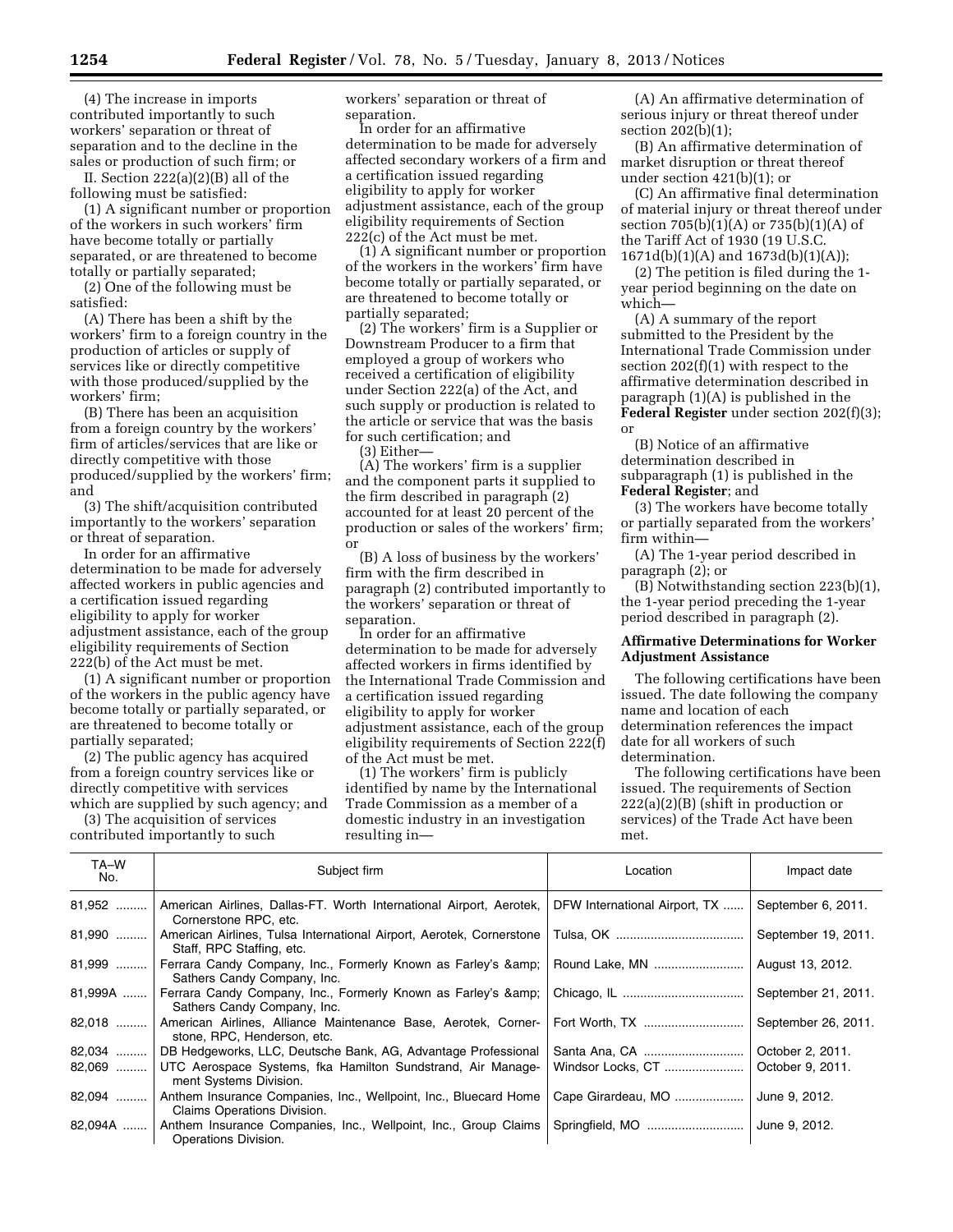| TA-W<br>No.   | Subject firm                                                                                         | Location              | Impact date       |
|---------------|------------------------------------------------------------------------------------------------------|-----------------------|-------------------|
| 82,094B       | Anthem Insurance Companies, Wellpoint, Inc., Group Claims Oper-<br>ations Division.                  |                       | June 9, 2012.     |
| 82,094C       | Anthem Insurance Companies, Inc., Wellpoint, Inc., Enrollment and<br>Billing Division.               | Cape Girardeau, MO    | June 9, 2012.     |
| 82,098<br>. 1 | Choice Hotels International, Inc., Call Center Operations                                            | Grand Junction, CO    | October 18, 2011. |
| $82,103$      | American Airlines, O'Hare International Airport, Aerotek, Corner-<br>stone, RPC, Henderson, Johnson. |                       | October 18, 2011. |
| $82,115$      | Cinch Connectors, Inc., Belfuse, Express Personnel Services, and<br>Penmac Personnel Services.       |                       | October 29, 2011. |
|               | 82,116    Heraeus Kulzer, LLC, People Link Staffing and Forge Staffing                               |                       | October 30, 2011. |
| $82,120$      | Welch Allyn Inc., Finance Department, Kelly Services and Contem-<br>porary Personnel.                | Skaneateles Falls, NY | October 31, 2011. |
| $82,126$      | Covidien Plc, Cash Application and Invoice Adjustments Depart-<br>ment, Kelly Services.              |                       | November 1, 2011. |

The following certifications have been issued. The requirements of Section 222(c) (supplier to a firm whose workers are certified eligible to apply for TAA) of the Trade Act have been met.

| TA-W<br>No. | Subiect firm                                                                                                                               | Location | Impact date         |
|-------------|--------------------------------------------------------------------------------------------------------------------------------------------|----------|---------------------|
|             | 82,024  Thermo King Corporation, Ingersoll-Rand, Manpower and Aerotek   Louisville, GA    October 1, 2011.<br><b>Professional Services</b> |          |                     |
| 82,031      | Kinder Morgan Bulk Terminals, Inc., 1575 Sparrows Point Boule-   Baltimore, MD<br>vard, Baltimore, MD, 21219.                              |          | September 28, 2011. |
| 82,114      | BRP US, Inc., Bombardier Recreational Products, Outboard Engine   Spruce Pine, NC<br>Division, Manpower,                                   |          | October 31, 2011.   |

# **Negative Determinations for Worker Adjustment Assistance**

criteria for worker adjustment assistance have not been met for the reasons specified.

criterion under paragraph (a)(1), or

(b)(1), or (c)(1) (employment decline or threat of separation) of section 222 has not been met.

In the following cases, the investigation revealed that the eligibility

The investigation revealed that the

| TA-W<br>No. | Subject firm | Location      | Impact date |
|-------------|--------------|---------------|-------------|
|             |              | Baukville, WI |             |

The investigation revealed that the criteria under paragraphs (a)(2)(A)(i)

(decline in sales or production, or both) and (a)(2)(B) (shift in production or

services to a foreign country) of section 222 have not been met.

| TA-W<br>No. | Subject firm                                                | Location | Impact date |
|-------------|-------------------------------------------------------------|----------|-------------|
|             | 82,109    ArcelorMittal Georgetown, Inc., ArcelorMittal USA |          |             |

The investigation revealed that the criteria under paragraphs (a)(2)(A)

(increased imports) and (a)(2)(B) (shift in production or services to a foreign

country) of section 222 have not been met.

| TA-W<br>No. | Subject firm                                                                                     | Location | Impact date |
|-------------|--------------------------------------------------------------------------------------------------|----------|-------------|
| 82,107      | Sub-Zero Group, Inc., UI Wages Through Sub-Zero, Inc. & Wolf Ap-   Madison, WI<br>pliances, Inc. |          |             |

I hereby certify that the aforementioned determinations were issued during the period of November 13, 2012 through November 16, 2012. These determinations are available on

the Department's Web site tradeact/taa/ taa search form.cfm under the searchable listing of determinations or by calling the Office of Trade

Adjustment Assistance toll free at 888– 365–6822.